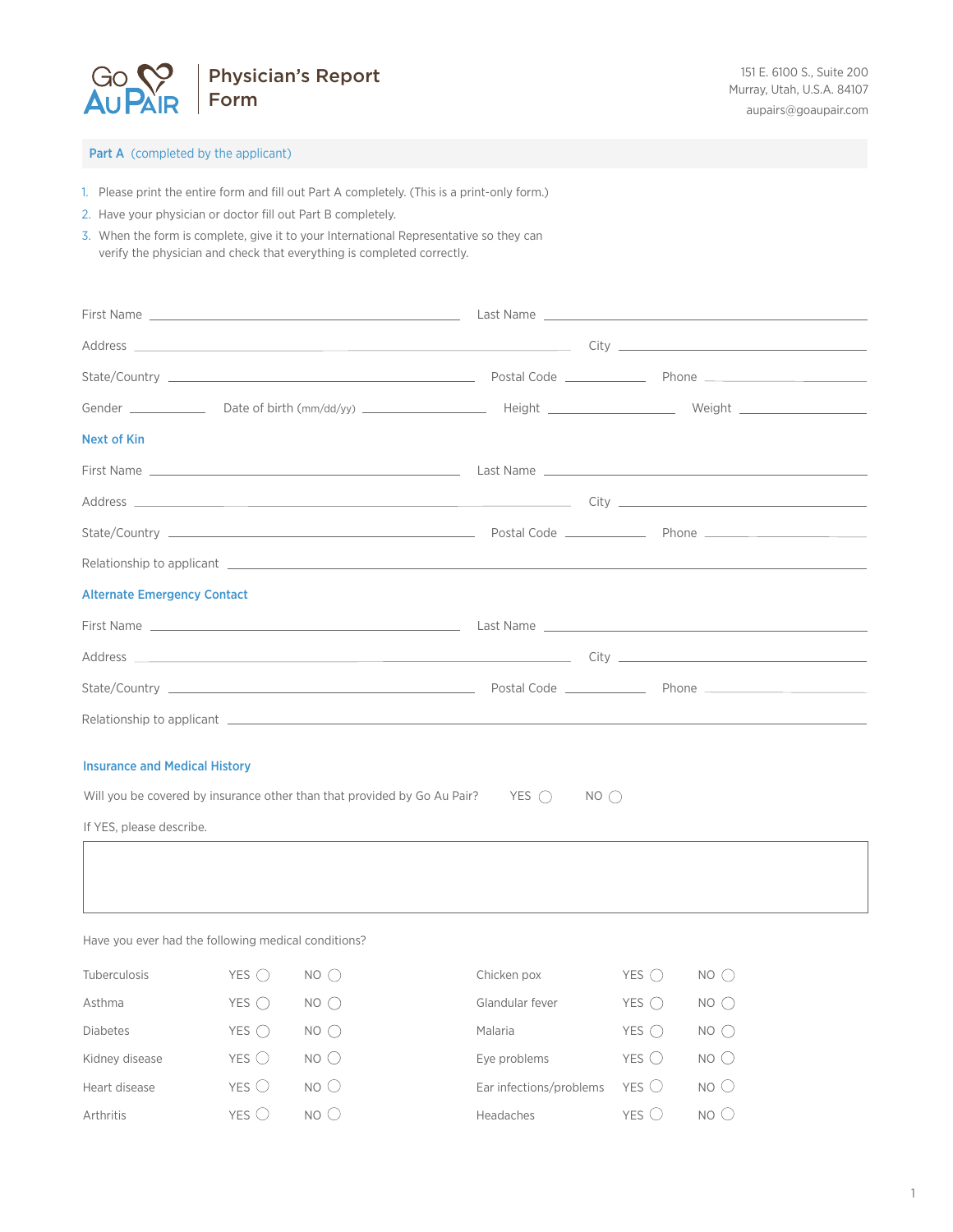Medical conditions (continued)

| Epilepsy/Seizures  | YES $\subset$  | $NO$ $\cap$     | Rheumatic fever         | YES $\subset$    | $NO$ $\bigcirc$ |
|--------------------|----------------|-----------------|-------------------------|------------------|-----------------|
| Scarlet fever      | YES $\cap$     | NO <sub>o</sub> | Anorexia                | YES $\bigcap$    | $NO$ $\bigcirc$ |
| Measles            | YES $\bigcirc$ | NO()            | <b>Bulimia</b>          | $YES$ $C$        | NO()            |
| German measles     | YES $\bigcap$  | NO <sub>O</sub> | Dizziness/Fainting      | $YES$ $\bigcirc$ | NO <sub>O</sub> |
| Mumps              | YES $\bigcap$  | NO()            | Anemia                  | $YES$ $C$        | NO <sub>O</sub> |
| Pregnancy          | YES $\bigcirc$ | NO()            | Gall bladder problems   | YES (            | NO()            |
| Miscarriage        | YES $\bigcirc$ | NO()            | Depression/Anxiety      | $YES$ $\bigcirc$ | NO()            |
| Abortion           | YES $\bigcirc$ | NO()            | Allergies               | YES (            | NO()            |
| Menstrual problems | YES $()$       | NO()            | Herpes HSV1 (cold sore) | YES $\bigcap$    | NO()            |
| Ulcers             | YES $\bigcap$  | NO ( )          | Other (specify below)   | YES (            | NO ( )          |

If you answered YES to any medical condition(s), please explain.

Have you ever had surgery? YES  $\bigcirc$  NO  $\bigcirc$ 

If YES, please give full details with dates.

# Physical and Mental Health

| Is your physical activity restricted in                                               |               |                 | Do you have any chronic or recurring          |       |                |
|---------------------------------------------------------------------------------------|---------------|-----------------|-----------------------------------------------|-------|----------------|
| any way?                                                                              | <b>YES</b>    | $NO$ $\bigcirc$ | illnesses?                                    | YES   | $NO$ $\bigcap$ |
| Have you ever received treatment for                                                  | <b>YES</b>    |                 | Do you take oral contraceptives?              | YES ( | $NO$ $\bigcap$ |
| a nervous or emotional problem?                                                       |               | NO()            | Have you ever been tested for AIDS?           | YES ( | NO()           |
| Have you ever been treated by a                                                       |               |                 | If YES, were you diagnosed                    |       |                |
| psychiatrist?                                                                         | <b>YES</b>    | $NO$ $\bigcirc$ | HIV positive?                                 | YES ( | $NO$ $\bigcap$ |
| Do you currently take any medications?                                                | YES $\subset$ | $NO$ $\bigcap$  |                                               |       |                |
|                                                                                       |               |                 | Have you been tested for Hepatitis?           | YES ( | $NO$ $\bigcap$ |
| Do you have any habits that affect your<br>health? (alcohol, cigarettes, drugs, etc.) | <b>YES</b>    | NO()            | If YES, were you diagnosed with<br>Hepatitis? | YES ( | $NO$ $\bigcap$ |

If you answered YES to any of the above, please give details including dates if applicable.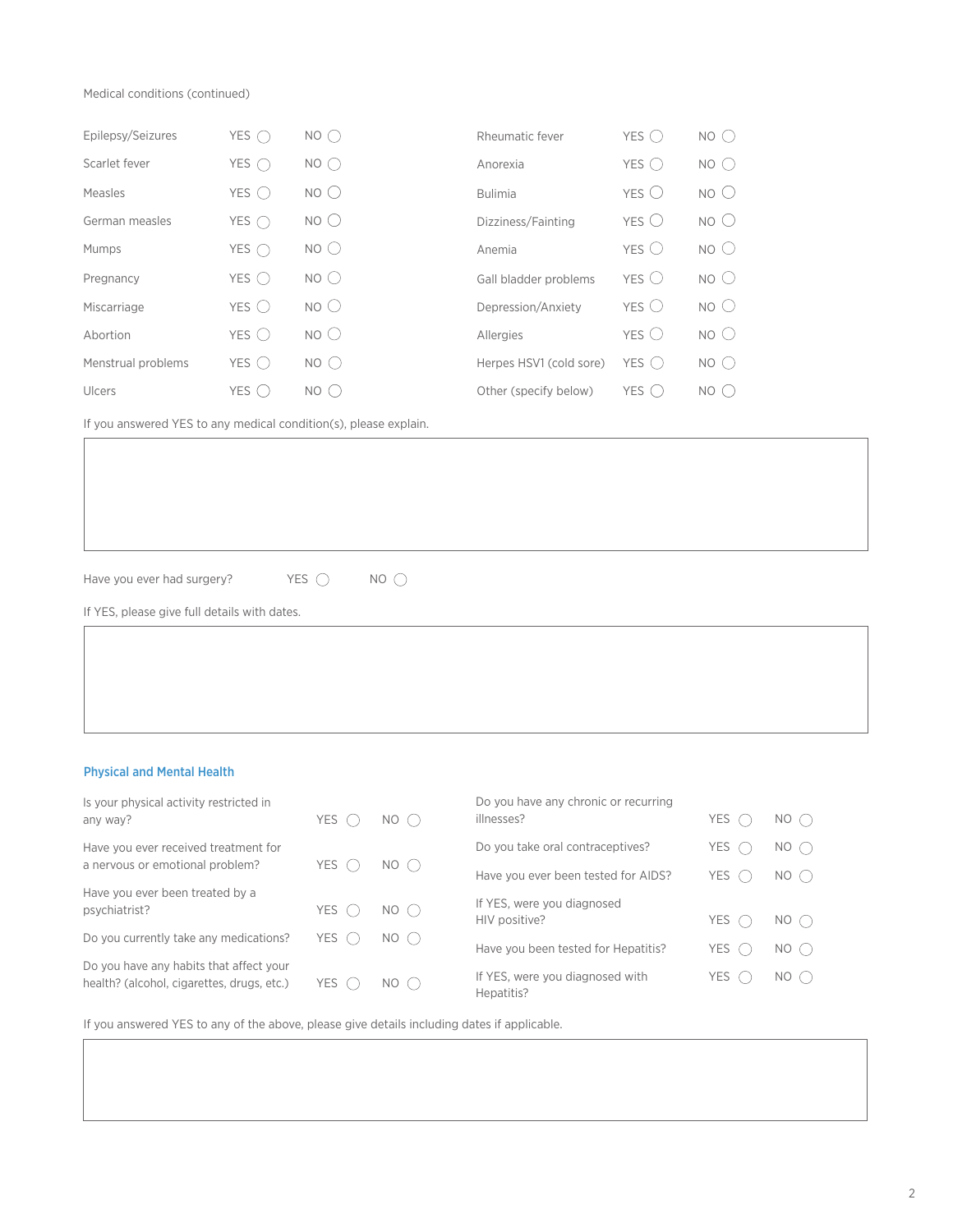### Part B (completed by the physician)

The applicant will be living abroad for an extended period with a Host Family, while providing child care for the family. It is important that Go Au Pair be advised of any physical or mental health issues that may have a bearing on the applicant's ability to provide child care and participate in daily family activities. Please review the information provided by the applicant and complete Part B of this form.

| How long have you treated this patient?                                                                                                            |
|----------------------------------------------------------------------------------------------------------------------------------------------------|
| Comments                                                                                                                                           |
|                                                                                                                                                    |
|                                                                                                                                                    |
|                                                                                                                                                    |
| $YES$ $\bigcap$<br>$NO$ $\bigcirc$<br>Is the applicant currently taking any medication(s)?                                                         |
| If Yes, please explain.                                                                                                                            |
|                                                                                                                                                    |
|                                                                                                                                                    |
|                                                                                                                                                    |
|                                                                                                                                                    |
| NO <sub>O</sub><br>YES $\bigcirc$<br>Has the applicant currently or recently been treated/counseled for anxiety, depression or emotional disorder? |
| If YES, please explain.                                                                                                                            |

## Immunizations

Has the applicant been immunized for the following? If YES, provide the date or estimated date. If the immunization was provided by your office, please select YES, Office Verified, and provide the Date of the immunization.

|                  | YES NO |                        | Office Verified Date (mm/dd/yy) |                             | YES NO |                                             | Office Verified Date (mm/dd/yy) |
|------------------|--------|------------------------|---------------------------------|-----------------------------|--------|---------------------------------------------|---------------------------------|
| Tetanus          |        | $\left( \quad \right)$ |                                 | Typhoid                     | $($ )  | $\left(\begin{array}{c} \end{array}\right)$ |                                 |
| Diphtheria       |        |                        |                                 | Mumps                       |        | ( )                                         |                                 |
| Polio            |        | (                      |                                 | German measles<br>(rubella) |        |                                             |                                 |
| Pertussis        |        | (                      |                                 | Measles                     |        |                                             |                                 |
| Tuberculosis     |        | (                      |                                 | Other                       | $(\ )$ | $\bigcirc$                                  |                                 |
| <b>Hepatitis</b> |        |                        |                                 |                             |        |                                             |                                 |

#### Medical Test Verification

Please verify that the applicant has been tested by your office for the following. If YES, please indicate the test results and the Date of the test.

| Test                   | YES NO | <b>Test Results</b> |                                                 | Date of Test $\frac{mm}{dd/yy}$ |
|------------------------|--------|---------------------|-------------------------------------------------|---------------------------------|
|                        |        |                     |                                                 |                                 |
|                        |        |                     | Hepatitis $()$ $()$ Positive $()$ Negative $()$ |                                 |
| Tuburculosis $\bigcap$ |        |                     | Positive $()$ Negative $()$                     |                                 |